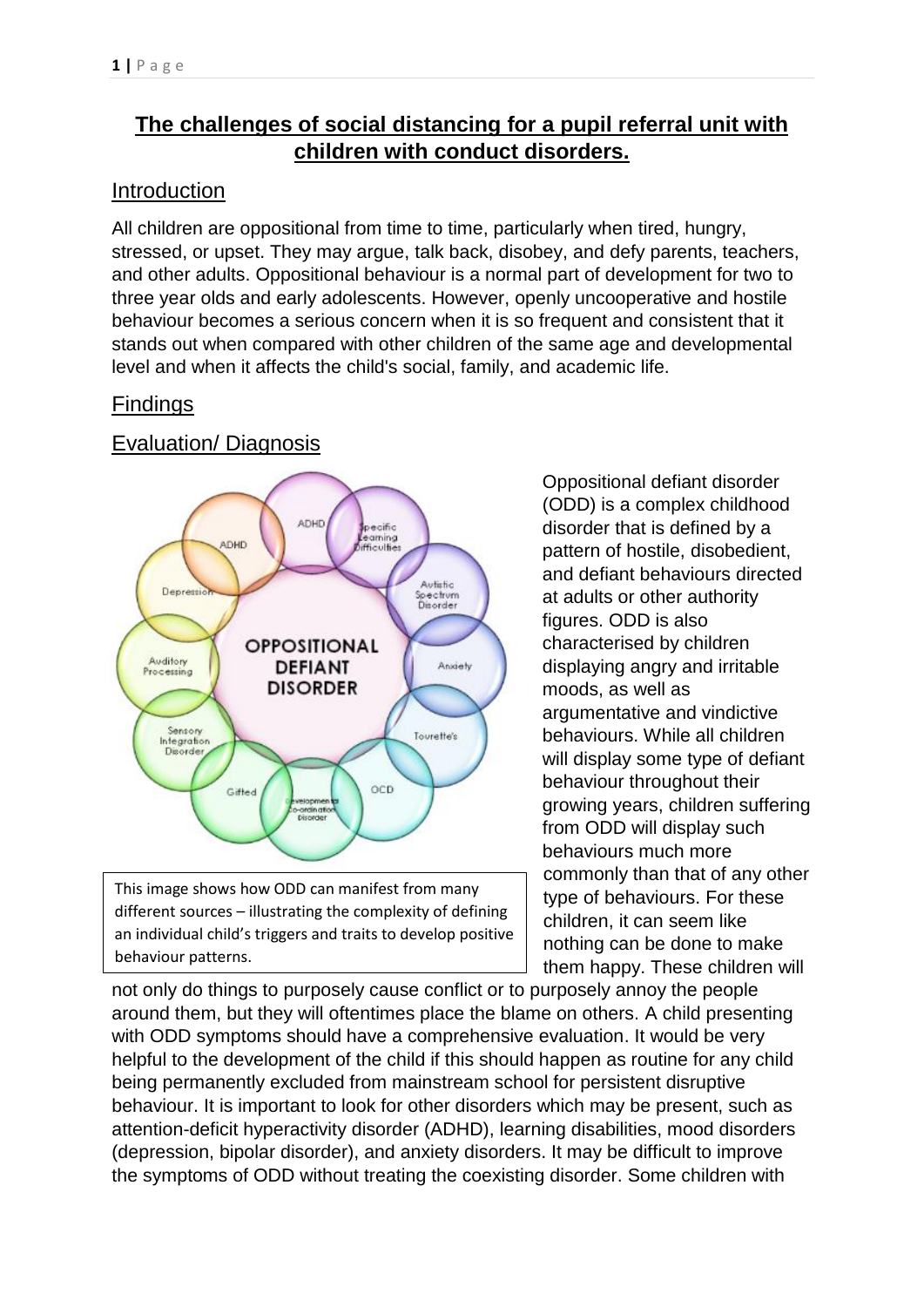ODD may go on to develop conduct disorder in their adult lives if their childhood behaviour disorders are left untreated. Signs of conduct disorder typically involve behaviours in the form of aggression, destruction of property, dishonesty, and disregard for rules. Common signs of conduct disorder can include:

- initiating physical fights
- bullying or threatening others
- using a weapon to cause harm
- physical cruelty to humans or animals
- stealing
- breaking into someone else's property
- forcing someone into sexual activity
- setting fire to cause damage
- destruction of property

Oppositional defiant disorder (ODD) is diagnosed broadly on the basis of frequent and persistent angry or irritable mood, argumentativeness/defiance, and vindictiveness.

Another common childhood disorder that needs to be differentiated from ODD is ADHD. Behavioural deviance is common to both conditions. However, the core symptoms of ADHD, hyperactivity, and inattention differ ostensibly from the irritability and argumentative symptoms of ODD. Nevertheless, because of substantial comorbidity (30–50%) between ADHD and ODD, distinction between the disorders is a matter of published academic research (Abhishek Ghosh, Anirban Ray, and Aniruddha Basu 2017). There are two broad models to understand this comorbidity: the correlated risk-factor model, which posits that both these disorders have shared risk factors, and the developmental precursor model, which suggests symptoms of ADHD lead to ODD.

ODD & ADHD are known as disruptive behaviour disorders (DBDs), the concept of which was conceived almost 50 years ago. Over the years, there have been changes in the clinical, psychosocial, and biological understanding of ODD. There have been noteworthy changes in diagnostic schemes. Numerous psychosocial risk factors have been identified. Biological factors, especially with the help of newer neuroimaging techniques, and brain substrates for oppositional behaviours have been explored. Studies have been conducted to find the best possible preventions and interventions.

Neuroimaging findings converge to implicate various parts of the prefrontal cortex, amygdala, and insula. Alteration in cortisol levels has also been demonstrated consistently when a child has been exposed to excessive stress factors. Although a range of environmental factors, both familial and extra familial like poverty and family stress, have been studied in the past, current research has combined these with other biological parameters combine to exacerbate these conditions.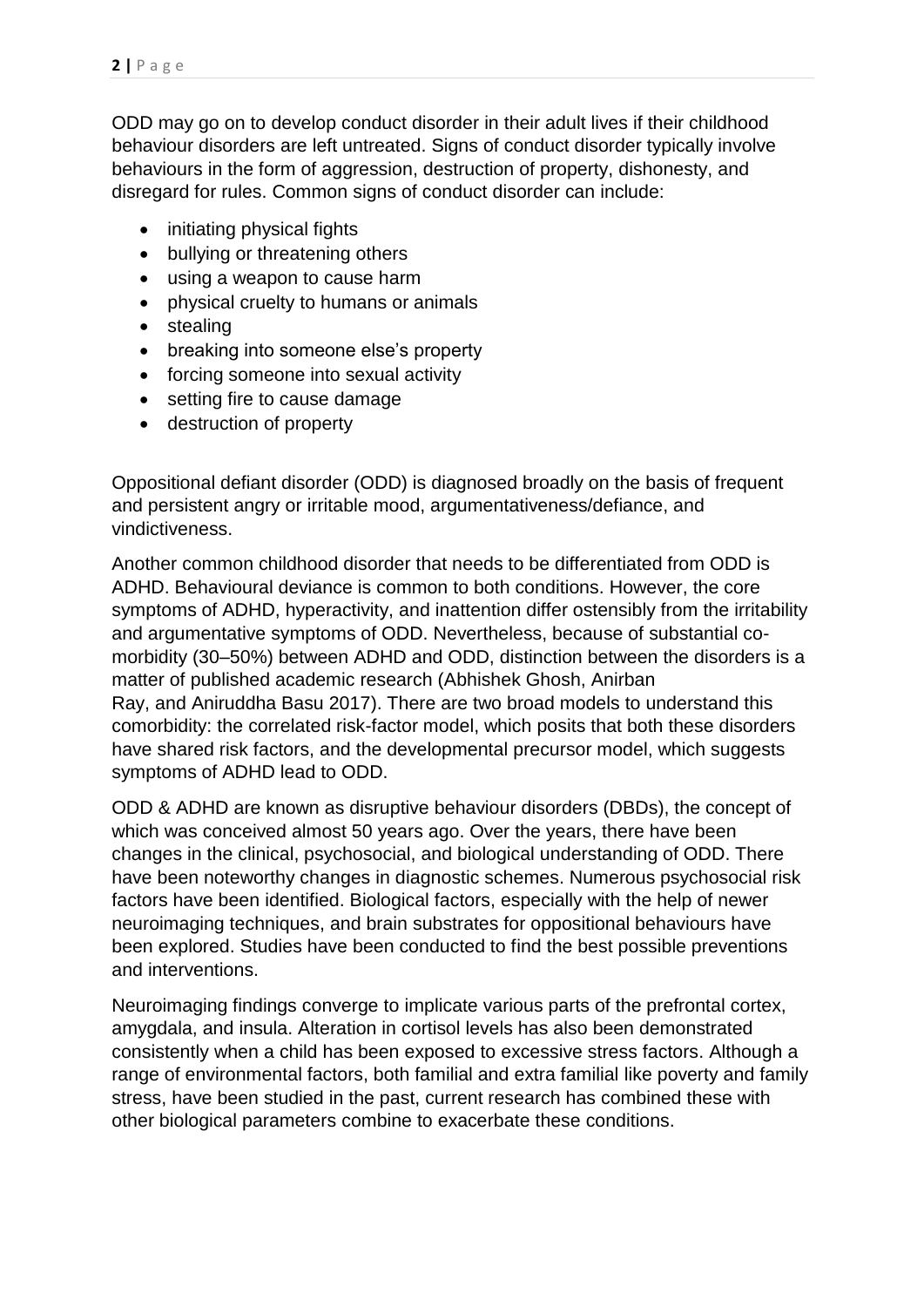# Symptoms

In children with Oppositional Defiant Disorder (ODD), there is an ongoing pattern of uncooperative, defiant, and hostile behaviour toward authority figures that seriously interferes with the child's day to day functioning.

Symptoms of ODD may include:

- Frequent temper tantrums
- Excessive arguing with adults
- Often questioning rules
- Active defiance and refusal to comply with adult requests and rules
- Deliberate attempts to annoy or upset people
- Blaming others for his or her mistakes or misbehaviour
- Often being touchy or easily annoyed by others
- Frequent anger and resentment
- Mean and hateful talking when upset
- Spiteful attitude and revenge seeking

The symptoms are usually seen in multiple settings but may be more noticeable at home or at school.

### Treatment of ODD may include:

- Parent Management Training to help parents and others manage the child's behaviour
- Individual Psychotherapy to develop more effective anger management
- Family Psychotherapy to improve communication and mutual understanding
- Cognitive Problem-Solving Skills Training and Therapies to decrease negativity
- Social Skills Training to increase flexibility and improve social skills and frustration tolerance with peers

Medications may be helpful in controlling some of the more distressing symptoms of ODD as well as the symptoms related to coexistent conditions such as ADHD, anxiety, and mood disorders.

Psychosocial treatment continues to be time-tested and effective. These include parental management training, school-based training, functional family therapy/brief strategic family therapy, and cognitive behaviour therapy.

## Social Distancing Strategy UK

Social distancing measures have been implemented in the UK since 23rd March 2020. These are a series of steps to reduce social interaction between people. This will help reduce the transmission of coronavirus (COVID-19) (Gov.UK March 2020)

They are to: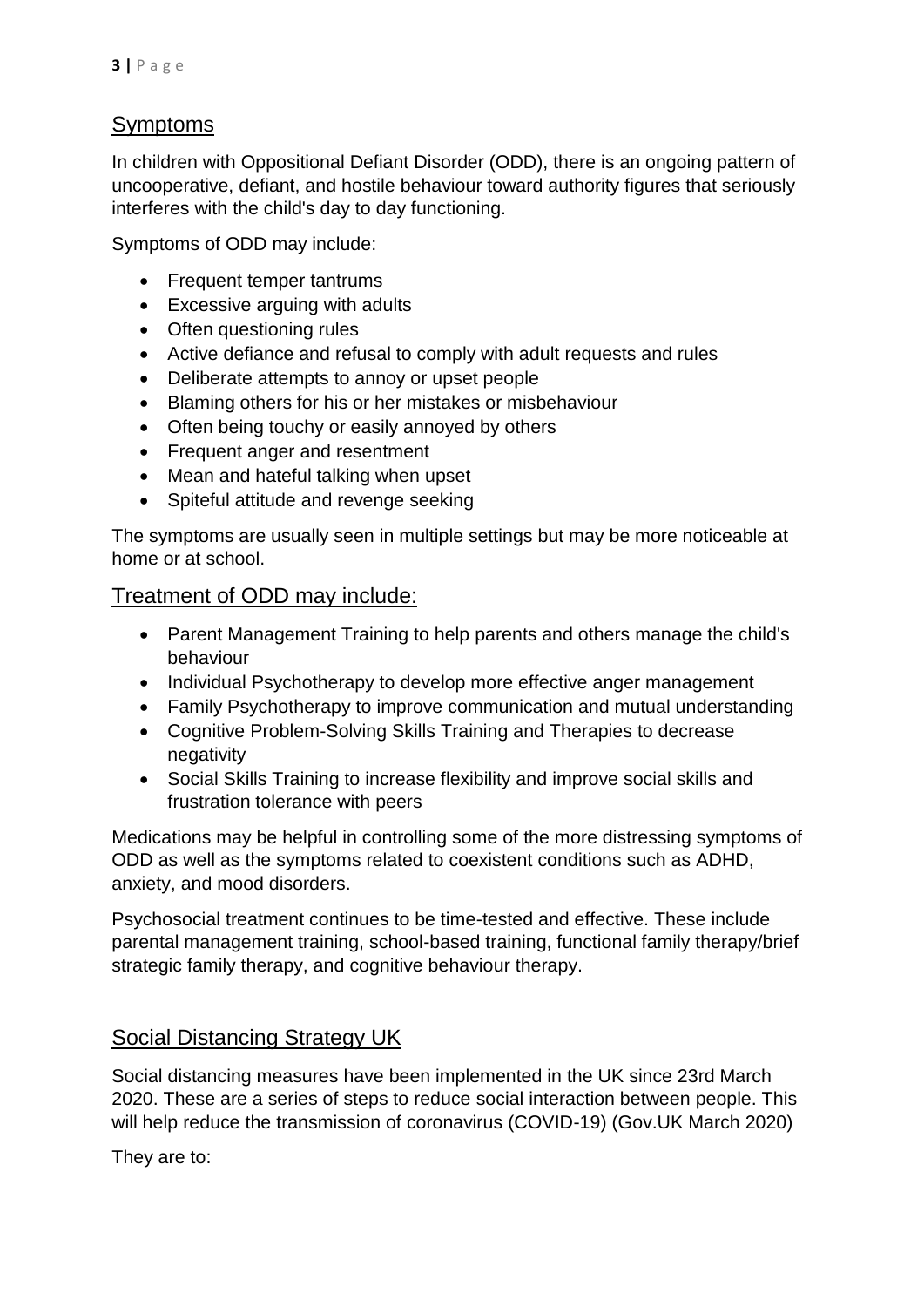- Avoid contact with someone who is displaying symptoms of coronavirus (COVID-19). These symptoms include high temperature and/or new and continuous cough
- Avoid non-essential use of public transport when possible
- Work from home, where possible.
- Avoid large and small gatherings in public spaces, noting that pubs, restaurants, leisure centres and similar venues are currently shut as infections spread easily in closed spaces where people gather together.
- Avoid gatherings with friends and family. Keep in touch using remote technology such as phone, internet, and social media
- Use telephone or online services to contact your GP or other essential services

#### What powers do police have?

Police have wide-ranging powers to help fight coronavirus, by enforcing social distancing measures designed to keep people apart.

The three key tools they have been given are:

- The power to detain someone to be tested if they are believed to be infectious
- The power to close a wide range of non-essential businesses
- The power to restrict your right to move around and be part of a gathering

But there is an enormous gap between what the government would like people to do and the actual limits of the law restricting movements. The restrictions came into force as a "statutory instrument", which means it was created by ministers, in each part of the UK, with no debate or vote before it became law.

#### What punishments can police enforce?

A police officer can order a non-essential business to close while coronavirus regulations are in place.

Police can also enforce the two key social distancing rules, which ban:

Leaving the place where you live "without reasonable excuse"

Being in a public gathering of more than two people

If someone refuses to follow the regulations - for instance a request to go home officers can give them an on-the-spot fine of £60, reduced to £30 if paid within 14 days. If they keep breaking the law, more fines can be given - up to a maximum of £960.

Police could ultimately charge someone with the more serious criminal offence of breaching coronavirus regulations and a direction to follow them. This could lead to a conviction in a magistrate's court and an unlimited fine.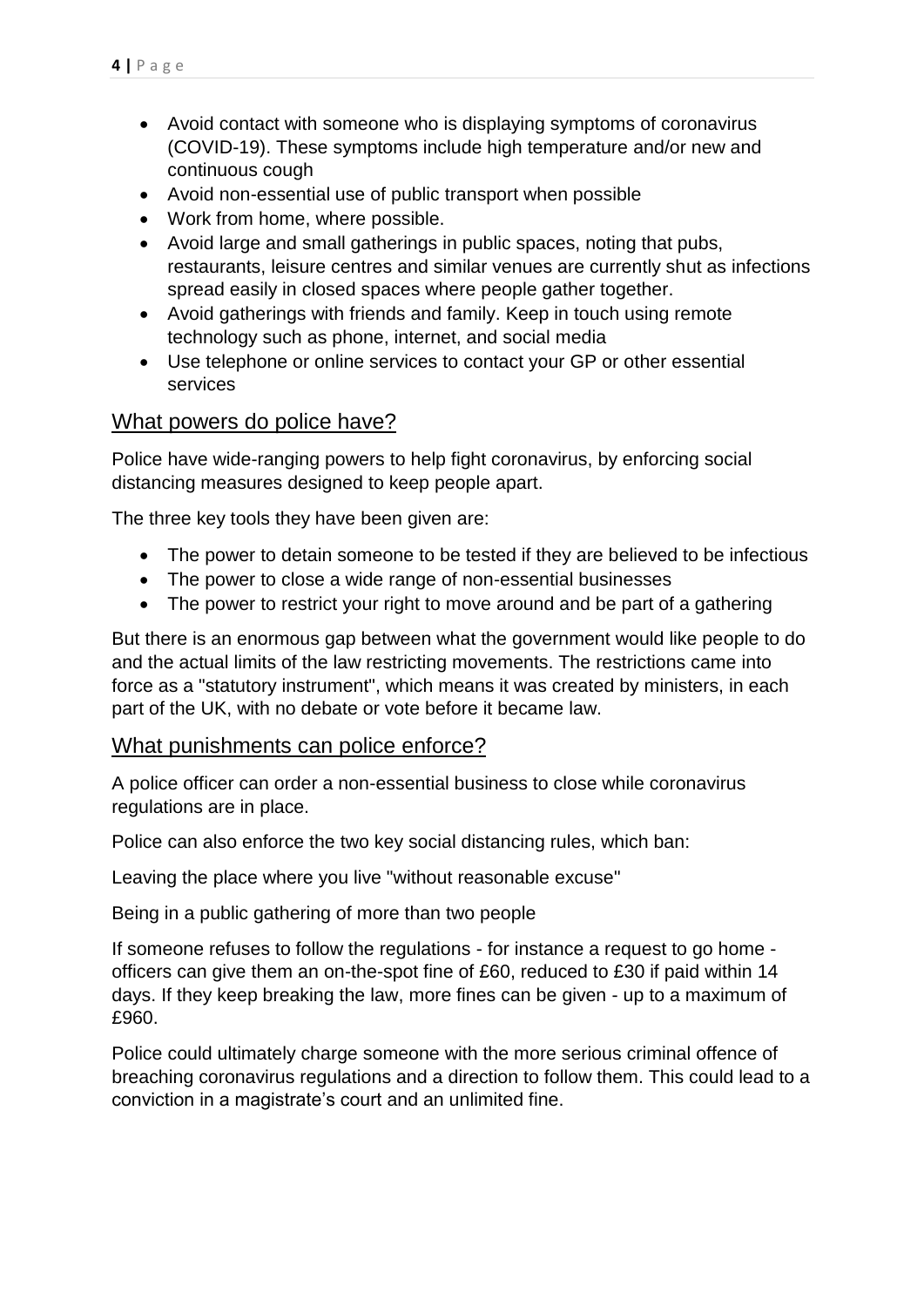## Social distancing fines

One month into social distancing the Daily Telegraph has reported the top 10 places in the UK with the highest number of social distancing fines (from police forces who have reported figures).

Despite the measures in place by the government, some people continue to leave their homes unnecessarily, and have subsequently been issued fines by the police.

These are the areas with the highest number of fines for not following social distancing rules.

Police data takes into consideration the population of the area, the number of fines and the rate of fines per 10,000 people.

The area with the highest number of fines was Lancashire with a population of 1,498,300, and its residents were found to have received 380 fines, working out at 2.5 fines per 10,000 people.

In second place was North Yorkshire, with 1.8 fines per 10,000 people - 150 fines overall.

Third place goes to Surrey, with an overall number of 205 fines, which is 1.7 per 10,000 people in the area.

The list in full includes:

Lancashire, with a score of 2.5

North Yorkshire, with a score of 1.8

Surrey, with a score of 1.7

Cleveland, with a score of 1.6

Norfolk, with a score of 1.4

Suffolk, with a score of 1.3

Devon and Cornwall, with a score of 1.0

Wiltshire, with a score of 1.0

Sussex, with a score of 1.0

It is important to note that not all police forces have disclosed numbers but these figures serve to illustrate the argument that there are proportions of the adult population that are not capable of following rules even when the likely consequence can be a fatal outcome. An interesting question might be for future research could be "**What proportion of the fined people have a conduct disorder?"**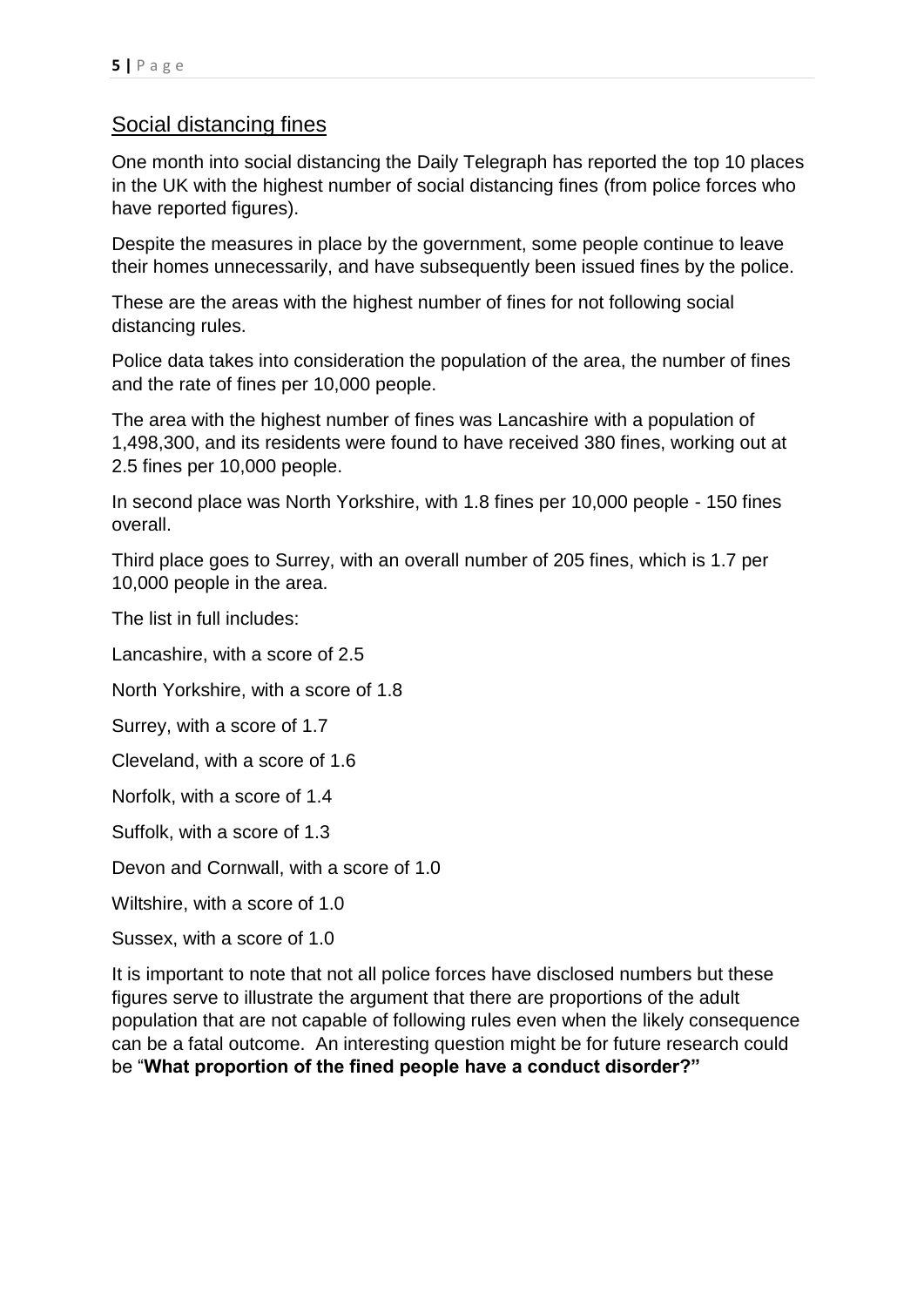## **Conclusion**

Most pupils at Summerfield display oppositional behaviour frequently and in most cases this was the cause of their permanent exclusion from mainstream school. The PRU should have been used as a stop gap to redirect the child to more suitable provision and as such was resourced to provide transient support and redirection for provision not psychosocial treatment that would yield far better outcomes for the child.

The only available route to gain a diagnosis for a DBD in Solihull is through a Community Paediatrician or associated services like ADHD clinician. If a child does gain a diagnosis for ODD or ADHD it is highly unlikely that they will be access any further services to facilitate improvement, as Summerfield provision does not have routes to access to the most effective psychosocial treatment.

In cases where identification of a DBD is critical for safety and welfare of a child the only course of action available to Summerfield is Education, Health & Care Plan (EHCP) to make an effort to access some of the most effective Psychosocial Treatments. Accessing these treatments would help the child adjust more easily into adulthood and consequently offer less chance of developing a conduct disorder, alleviating the strain on other public resources like police, criminal justice service and prisons. However, this route has proved to be ineffective over many years and only a miniscule proportion of children are able to access the provision they should be entitled to.

Unfortunately, the reality of the situation is that most of the cohort of Summerfield will not have access to this kind of therapy and will continue to exhibit uncooperative, defiant, and hostile behaviour toward authority figures.

#### Safeguarding Concerns in the event of return school opening

Like the police, staff at Summerfield Education will be given guidance around safe practices at work when the gradual recovery process commences. The primary concern for the senior leadership team is safeguarding the health and welfare of every member of the school community including pupils, staff, parents, external agency workers and visitors.

A concern is that Summerfield staff will not have the same powers in respect of enforcement and the consequence remains serious around the failure of pupils to respect social distancing regulations as some of them pathologically cannot follow rules. Mitigation measures must be well planned and implemented through individual child risk assessments.

A plan around the use of Personal Protective Equipment (PPE) will need to be established to protect people vulnerable to the inability of some pupils to respect safety measures.